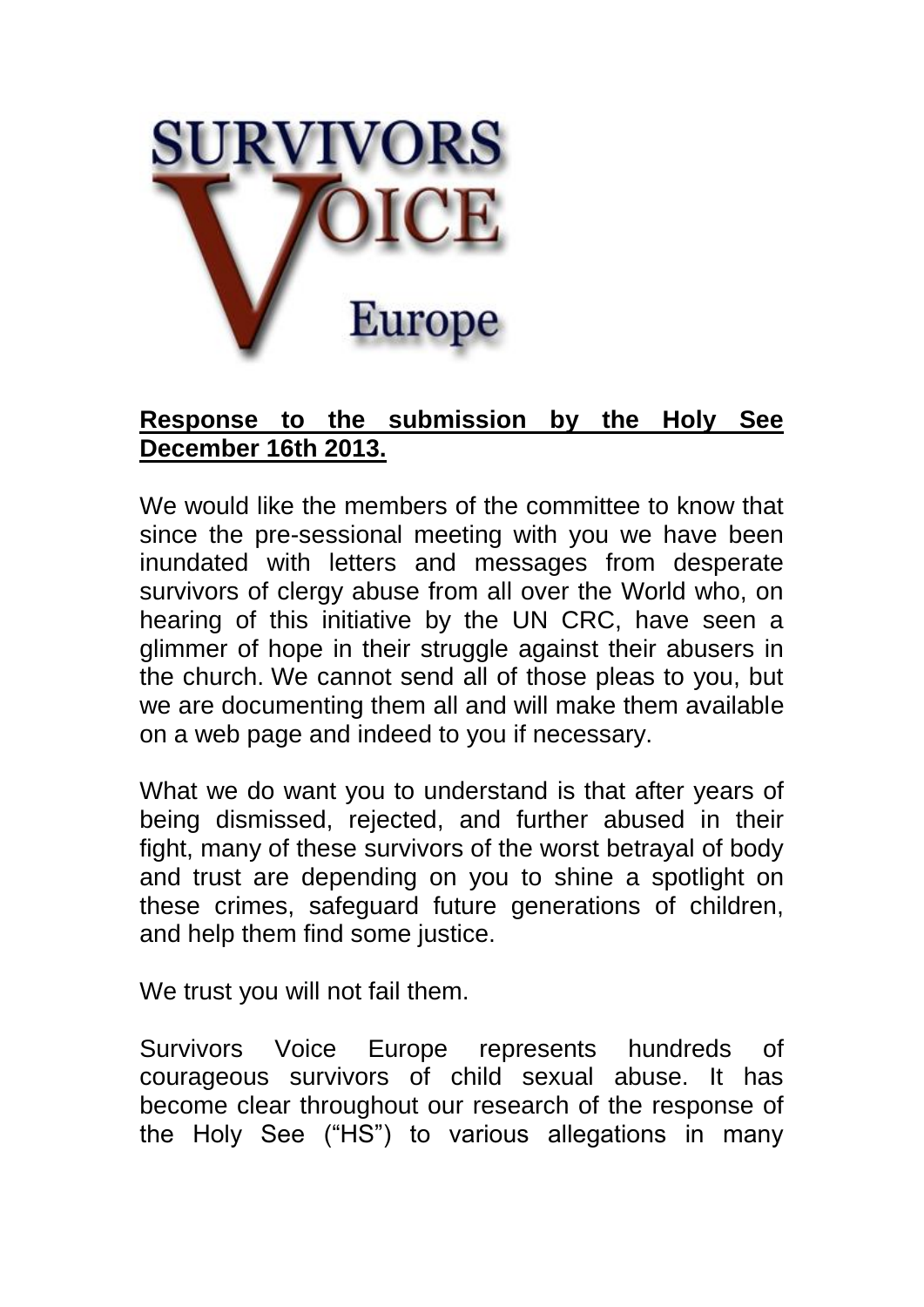countries that, the Holy See's position has been diametrically opposed to accepted safeguarding practice.

The committee has already heard evidence from NGOs in relation to the HS's breaches of various articles of the convention and we do not propose to repeat them here.

At no point has the Holy See been willing to be open and honest about the extent of the abuse they have discovered within their organisation. They have hidden the statistics from us, from lawyers around the world, from police and civil authorities and now from the UNCRC.

The tactic of the Holy See appears to have been :-

1) To enforce secrecy via the 1962 Crimen document and subsequent reassertions by 3 separate Popes of the necessity for secrecy (2001, 2010, and 2013);

2) To impose ludicrously feeble penalties on offending priests;

3) To fail to report pedophiles to the police and civil authorities;

4) To challenge law suits vigorously;

5) To protect priests against whom allegations are made (and thereby expose future children to the risk of sexual abuse from priests who in the civil legal system be imprisoned);

6) To refuse to disclose the details of the size of the problem or how the Holy See has tackled it since 1990.

Please note that the recent announcement by the Pope in December 2013 of an inquiry is a cynical attempt to persuade the UNCRC that it will now finally take action.

We urge the committee not to be distracted by the Holy See's plea for "one last chance". The Holy See has not demonstrated at any time since 1990 that it is serious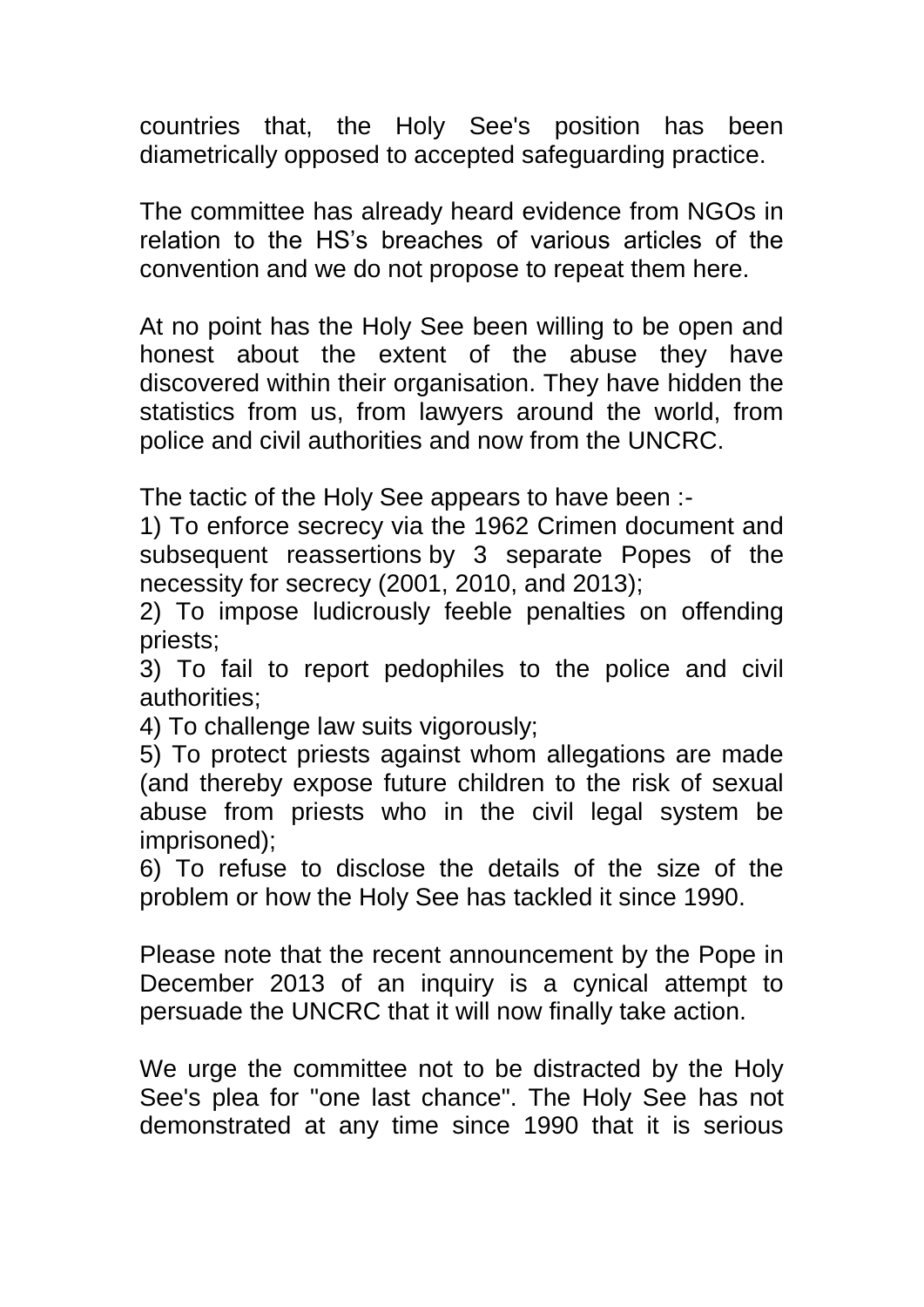about child safeguarding. We can supply detailed evidence to support these assertions if required.

Please make no mistake - as you read this summary somewhere in the world a child is being sexually abused by a catholic priest. The Holy See's failure to control their priests is causing children to be abused by priests today.

We recommend the committee to require the Holy See to take the following action :-

1) To issue a decree to bishops and all orders to ensure that the UNCRC takes precedence over canon law and that canon law is amended accordingly and to issue a decree to reverse the incompatible elements of the 1962 crimen decree, the 2001 apostolic letter and the 2010 gravioribus decree.

2) To instruct the HS to publicly instruct all dioceses and orders :

a) to instigate child protection measures that require without exception that credible allegations of abuse are immediately reported to secular enforcement agencies, and to post notices in all establishments giving contact details of external child support agencies, and to undertake this process using independent staff

b) to make the failure to report to secular enforcement authorities reasonable suspicion of abuse by other priests or religious a disciplinary offence which, without exception, leads to dismissal.

3) to forbid the HS from destroying any files or records relating to suspected abuse (including those relating to canonical trial).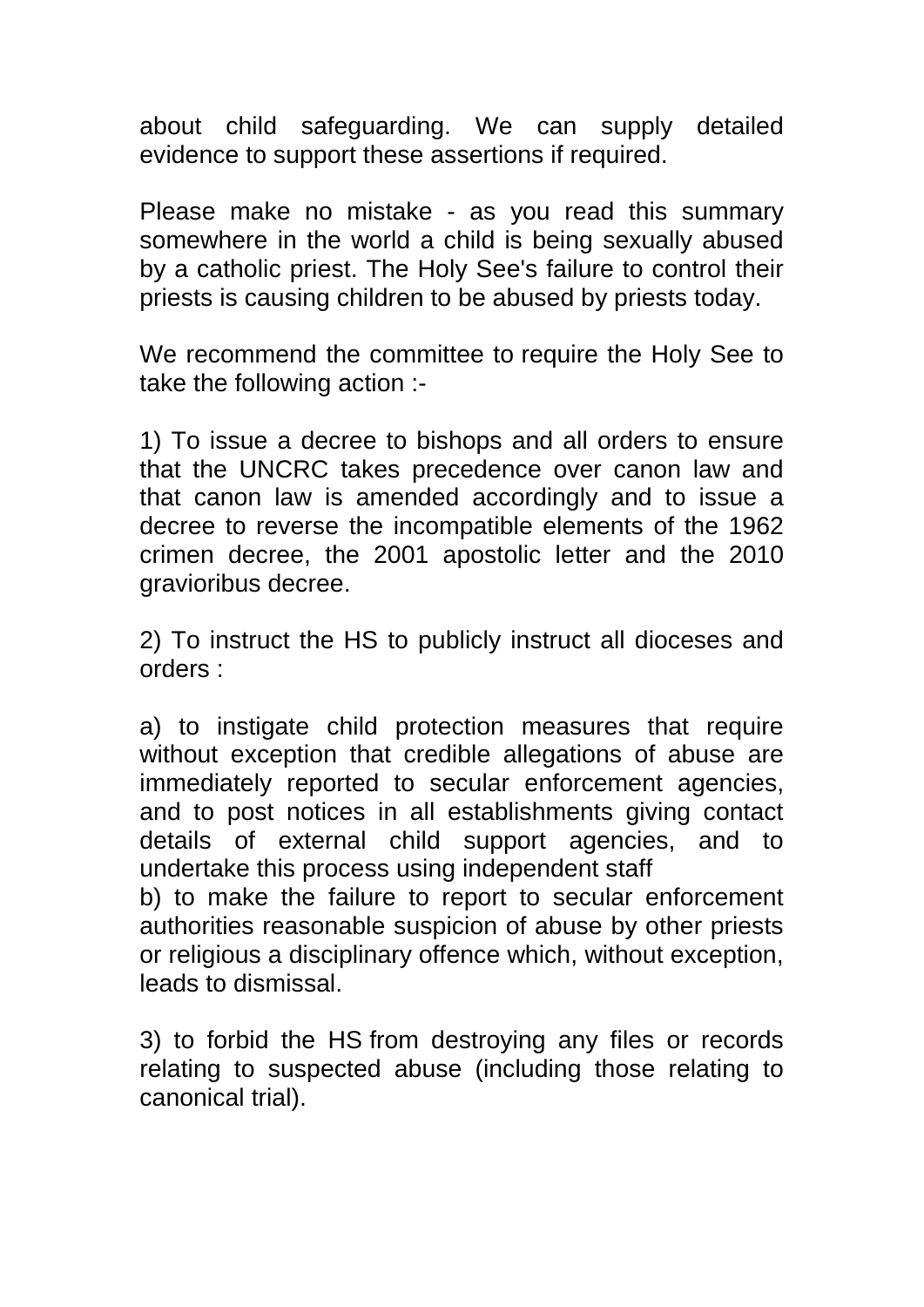4) To require the HS to produce an accurate list of priests and religious moved to different countries or dioceses as a result of concerns about abuse of minors since it's accession to the convention, showing names, dates, countries, and in each case the measures taken (if any) to ensure they were prohibited from having access to minors.

5) To require the HS to submit a report on all dioceses and orders declaring bankruptcy or creditor protection, quantifying the extent to which abuse victim compensation has been reduced by this and whether the HS will make up this shortfall and if not why not.

6) To require the HS to initiate a program for educating children about their rights under the Convention and optional protocols.

7) To require background checks and psychological assessments by independent specialists before admitting clergy to positions of contact with children and vulnerable adults.

We strongly recommend the UNCRC to appoint a permanent special investigation panel and team to investigate breaches of the UNCRC by the HS on this subject. This panel is to have power to require the production of evidence whether written or oral from any priest or religious controlled by the HS. The panel is to report it's findings to the committee every 6 months for the committee to assess appropriate action. This panel is also to make recommendations to the committee on how the HS should deal with compensating and assisting survivors of priest and religious abuse.

It may be worth adding that the committee may now understand and be willing to assist with the referral of Joseph Ratzinger (and others working in the Vatican's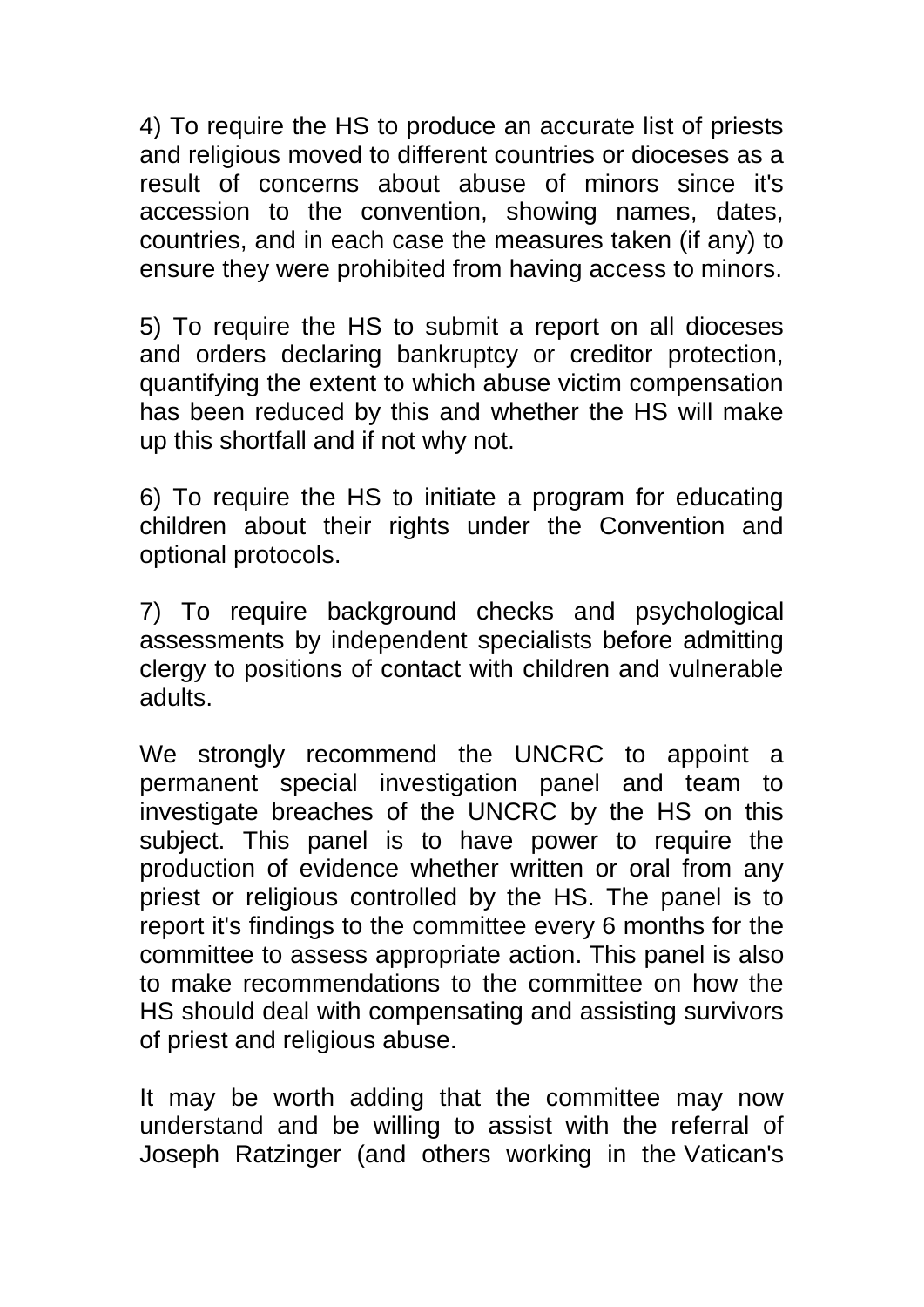Congregation of the Doctrine of the Faith) to the international criminal court in respect of complicity with cover ups which have allowed priests and religious to continue abusing unchallenged by their own organisation.

Survivors Voice Europe

18th December 2013

## **OBSERVATIONS ON THE HOLY SEE RESPONSE TO THE CRC LIST OF ISSUES.**

by David Greenwood (Solicitor and legal adviser to Survivors Voice Europe)

## **The Holy See's ("HS") forward**

The HS appears to be saying that it is the central organ for the Catholic Church, but is only responsible for enforcing the convention when it relates to acts taking place in the Vatican City only.

The Holy See's attempt to distance itself from responsibility for compliance with the convention beyond the Vatican City is entirely at odds with the fact that the HS's Congregation of the Doctrine of the Faith ("CDF"), headed by Joseph Ratzinger for many years, was responsible for enforcing the 1962 "Crimen" document. This central document recognises that priests should be punished for committing grave sex crimes against minors and establishes a secret system for dealing with offending priests. Enforcement began at ground level by diocesan Bishops worldwide and was overseen by the CDF which is one of the pillars of the HS. This means that constitutionally and legally the HS cannot escape its responsibilities under the convention. If the committee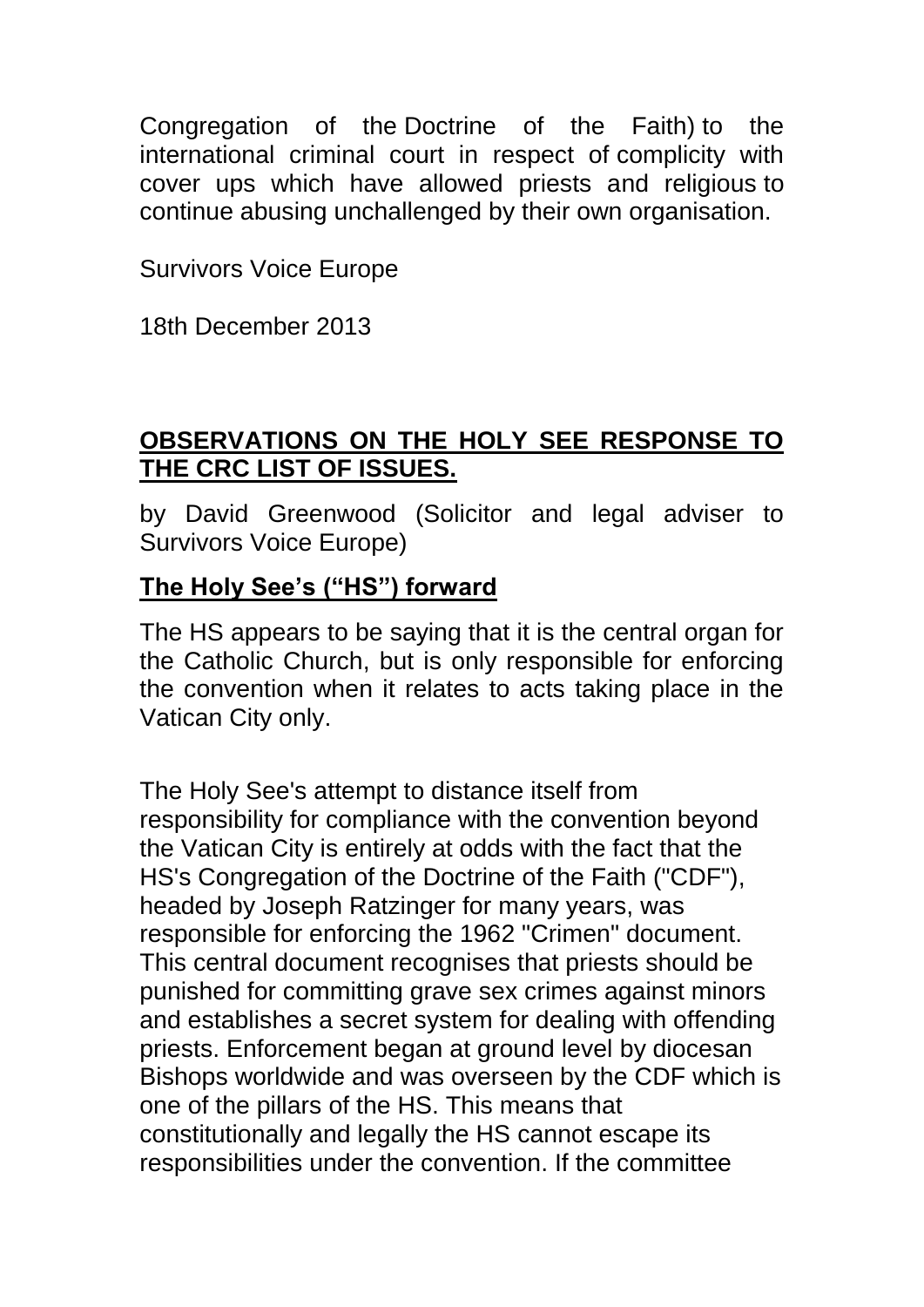requires further source documentation on this issue we will ensure its provision.

It is clear that the Holy See gained entry to the UN in 1964 in order to have influence over much more that the 0.2 sq miles of Rome. The Holy See influences a whole range of global treatise and conventions as set out in resolution 314 of session 58. The Holy See cannot now seek to restrict the application of the convention on the rights of the child to a tiny geographical sphere. Please see [http://www.un.org/en/ga/search/view\\_doc.asp?symbol=A/](http://www.un.org/en/ga/search/view_doc.asp?symbol=A/RES/58/314&Lang=E) [RES/58/314&Lang=E](http://www.un.org/en/ga/search/view_doc.asp?symbol=A/RES/58/314&Lang=E)

Curiously also the HS suggests in the final line of paragraph 5 of the forward that prosecution of offences comes under the jurisdiction of the states concerned. If this really is the HS position in reality why would bishops still seek to rely on the 1962 Crimen document and the De Delictis gravioribus document of 2001 and the restatement by the Pope that canon law governs these crimes (Papal letter 11.07.13). In reality canon law requires secrecy from any person complaining about abuse. This secrecy operates to prevent police and civil authorities from investigating and prosecuting priests and clergy workers.

### **Page 4 para 7 of the response**

The disingenuous attempt to restrict the HS's responsibility under the UNCRC to the Vatican City fails to reflect the HS's self professed governance of Catholics worldwide.

#### **Page 4 para 8 of the response**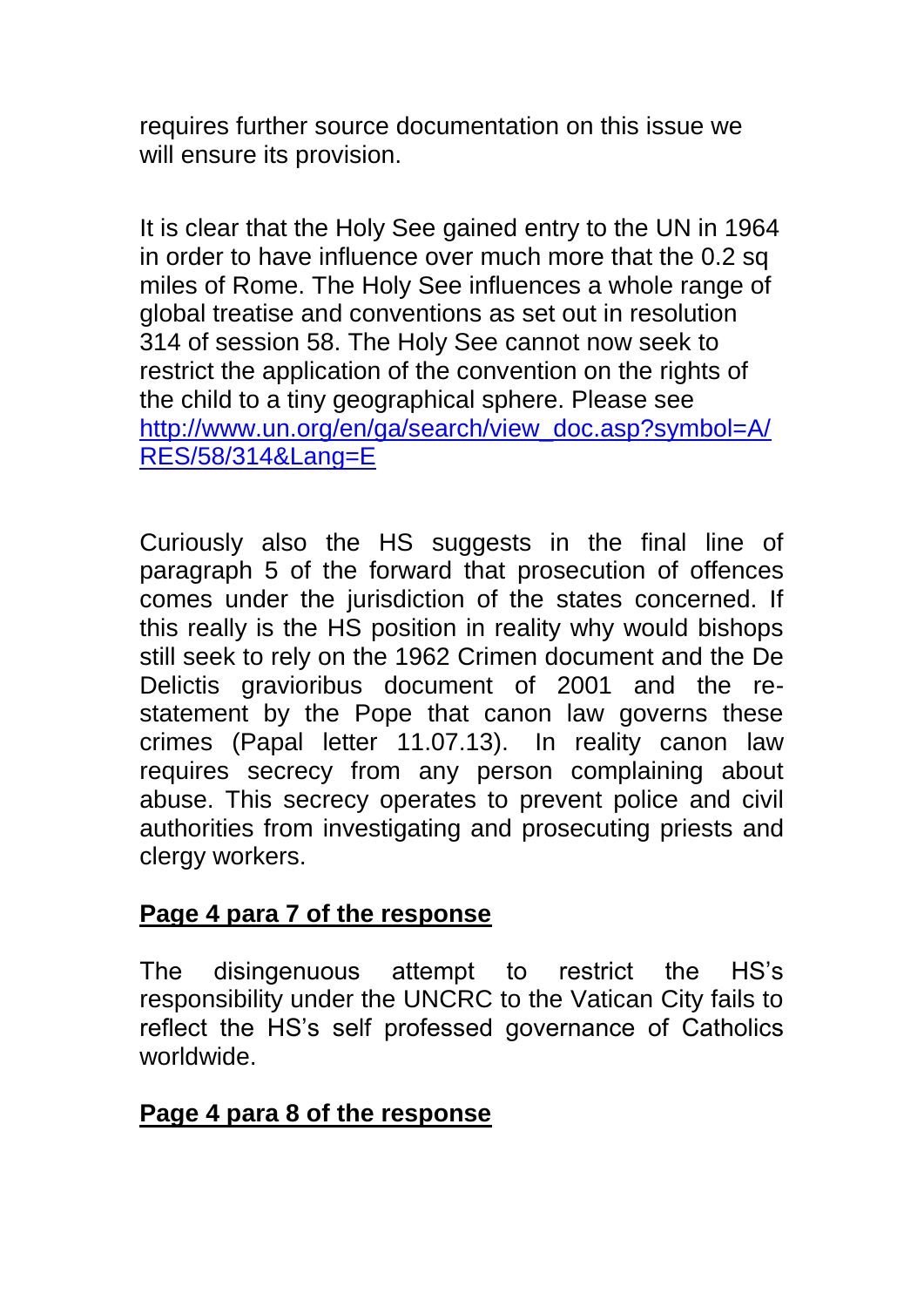The HS at this paragraph is in fact asserting its control over its priests ("….visible society founded on …discipline and governance by its internal legal system, namely canon law"). This is at odds with distancing itself from any control over those outside the Vatican City.

# **Page 5 paragraph 8**

The HS has omitted from the end of this paragraph the fact that the HS expects priests, bishops and its followers to observe canon law which requires secrecy thereby avoiding national laws.

# **Page 5 para 9**

Under canon law the penalties for offences of child sexual abuse are not prison but are only minor, ranging up to excommunication from the faith at worst. This fosters a climate in which priests can feel immune to meaningful sanction if they are caught abusing children.

## **Page 6 para 1**

One view of the position is that the HS sends out its agents (priests) to do its work. They may be working outside the Vatican City but the HS is still responsible for their actions. For example if the UK government sent officials out to Africa who abused children on a widespread and systematic basis and were not prosecuted by UK authorities the UN could and should hold the UK responsible under the convention.

## **Page 7 para 8**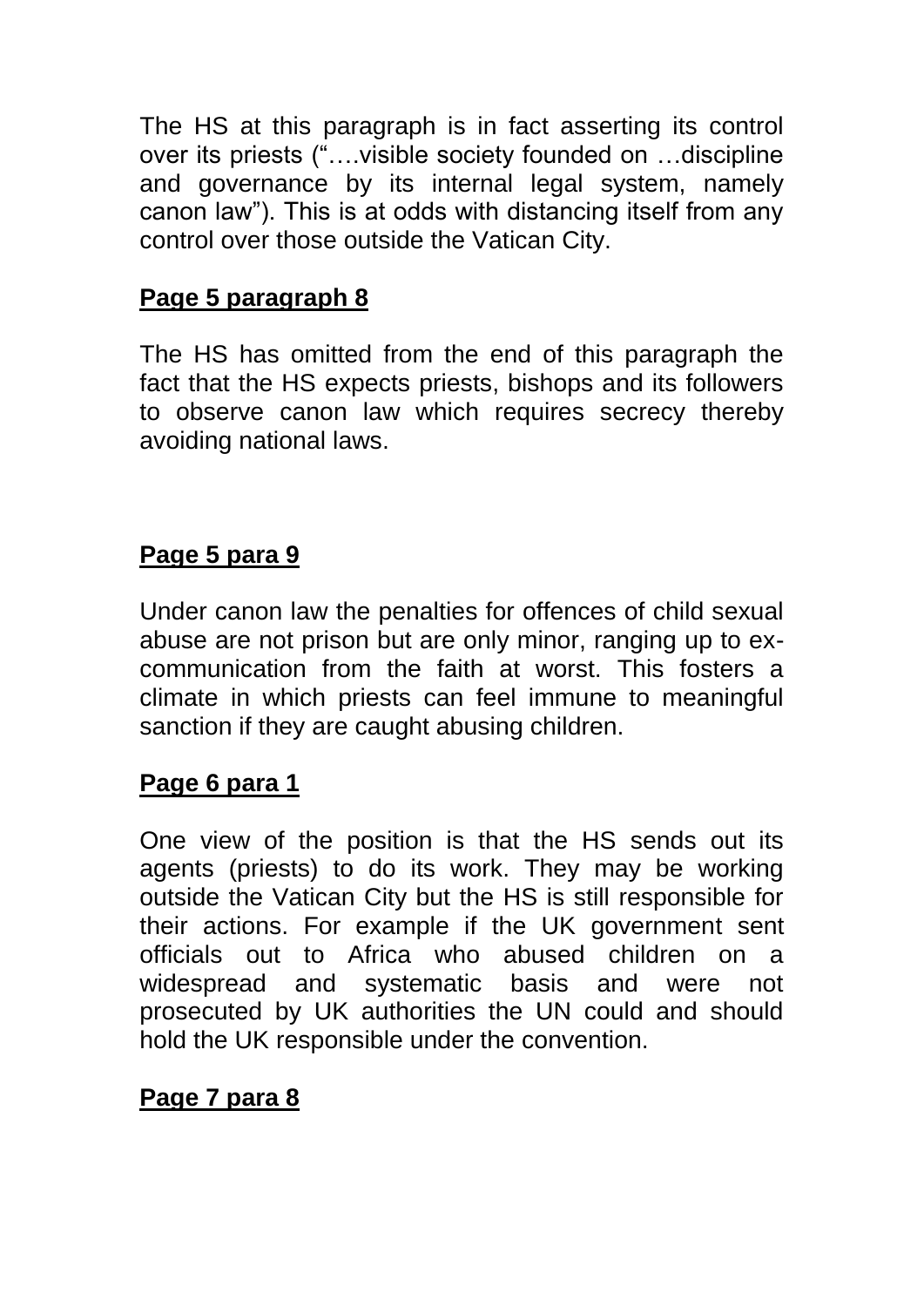For all the above reasons it is impossible for the HS to argue that its responsibility for complying the UNCRC is confined to the Vatican City alone.

### **Page 8 final para**

I would pose the question what has the HS been doing between 1990 and 2013 on implementing the CRC ?

#### **Page 19**

Overall the HS has failed to answer these questions. The HS cannot reconcile canon law provisions on child abuse and the terms of the UNCRC and should be required to leave the convention or have some serious sanction applied.

Despite this "window dressing" response the HS still has not implemented a mandatory requirement to inform the police in every case reported to it. Sadly bishops can still protect their priests through their secret process.

----------------------------------------------------------------------------

### **SUE COX - ENGLAND TON LEERSCHOOL - NETHERLANDS**

We would also like to draw the committee's attention to the attached letter sent to us from Helen McGonigle, a Lawyer and a survivor of Brendan Smyth. Her letter, and her observations of the way in which appalling abuses of children are dealt with deserves to stand alone as an example of the crass disregard for even the basic rights of children who came into contact with